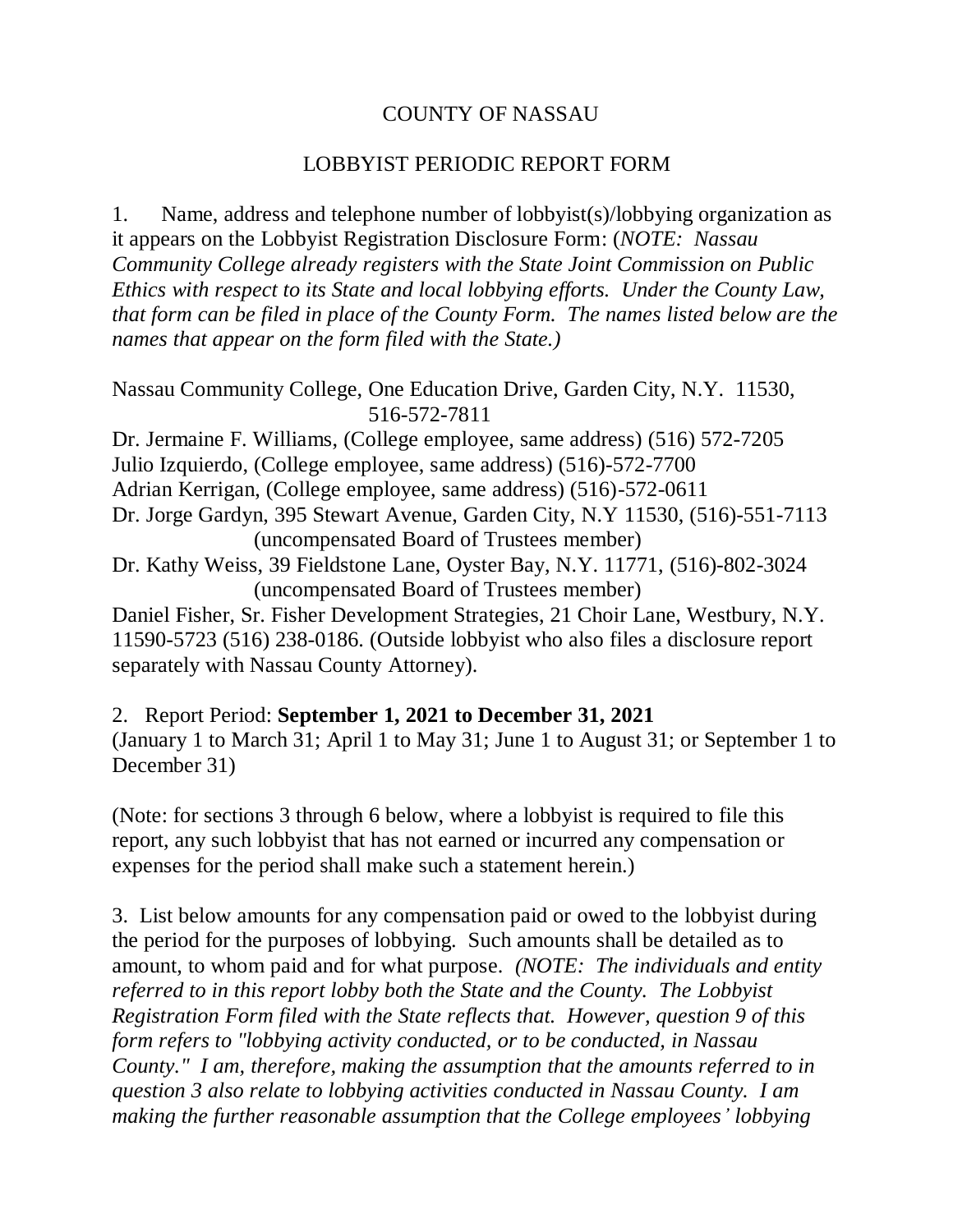*activities are split evenly between the County and the State. Therefore, the amounts below for each College employee equal the portion of their salaries that can be reasonably assigned to lobbying activities, divided by 2.)*

| Amount   Details |                                                                                                                                                                                                                                                                                                                                                                                                     |  |
|------------------|-----------------------------------------------------------------------------------------------------------------------------------------------------------------------------------------------------------------------------------------------------------------------------------------------------------------------------------------------------------------------------------------------------|--|
| \$0              | Nassau Community College: activities related to passage of the<br>County Capital Plan and College operating budget; activities<br>related to capital projects. County Administration and County<br>Legislature were the entities lobbied.                                                                                                                                                           |  |
| \$4,000          | Jermaine F. Williams: activities including correspondence to<br>local county legislators regarding approval of the College<br>operating budget. The County Executive's Administration and<br>County Legislature were lobbied.                                                                                                                                                                       |  |
| \$1,375          |                                                                                                                                                                                                                                                                                                                                                                                                     |  |
|                  | Julio Izquierdo: activities including passage of the College's<br>operating budget. The County Executive's Administration and<br>County Legislature were the entities lobbied.                                                                                                                                                                                                                      |  |
| \$4,125          | Adrian Kerrigan: activities related to passage of the capital<br>plan in order to be eligible for state matching funds; activities<br>related to the passage of the 2021-2022 budget. The County<br>Executive's Administration and the County Legislature were<br>lobbied. Met with Minority/Majority Counsel, Executive staff,<br>and various legislators to discuss budgetary and college issues. |  |
|                  |                                                                                                                                                                                                                                                                                                                                                                                                     |  |
| \$0              | Jorge Gardyn: activities related to passage of the County capital<br>plan and College operating budget; County Executive's<br>Administration was lobbied.                                                                                                                                                                                                                                           |  |
| \$0              | Kathy Weiss: engaged in no lobbying activities this period.                                                                                                                                                                                                                                                                                                                                         |  |
| \$22,500         | Daniel Fisher, Sr. Fisher Development Strategies: Lobbied<br>County Legislators concerning passage of NCC operating fund<br>budget.                                                                                                                                                                                                                                                                 |  |

4. List below the cumulative total amounts earned to date for lobbying year.

Nassau Community College (\$0); Jermaine Williams (\$12,000); Julio Izquierdo (\$4,125); Joseph Muscarella (\$2,900); Adrian Kerrigan (\$12,375); Daniel Fisher, Sr.  $(\$24,300) = \$55,700$  in total.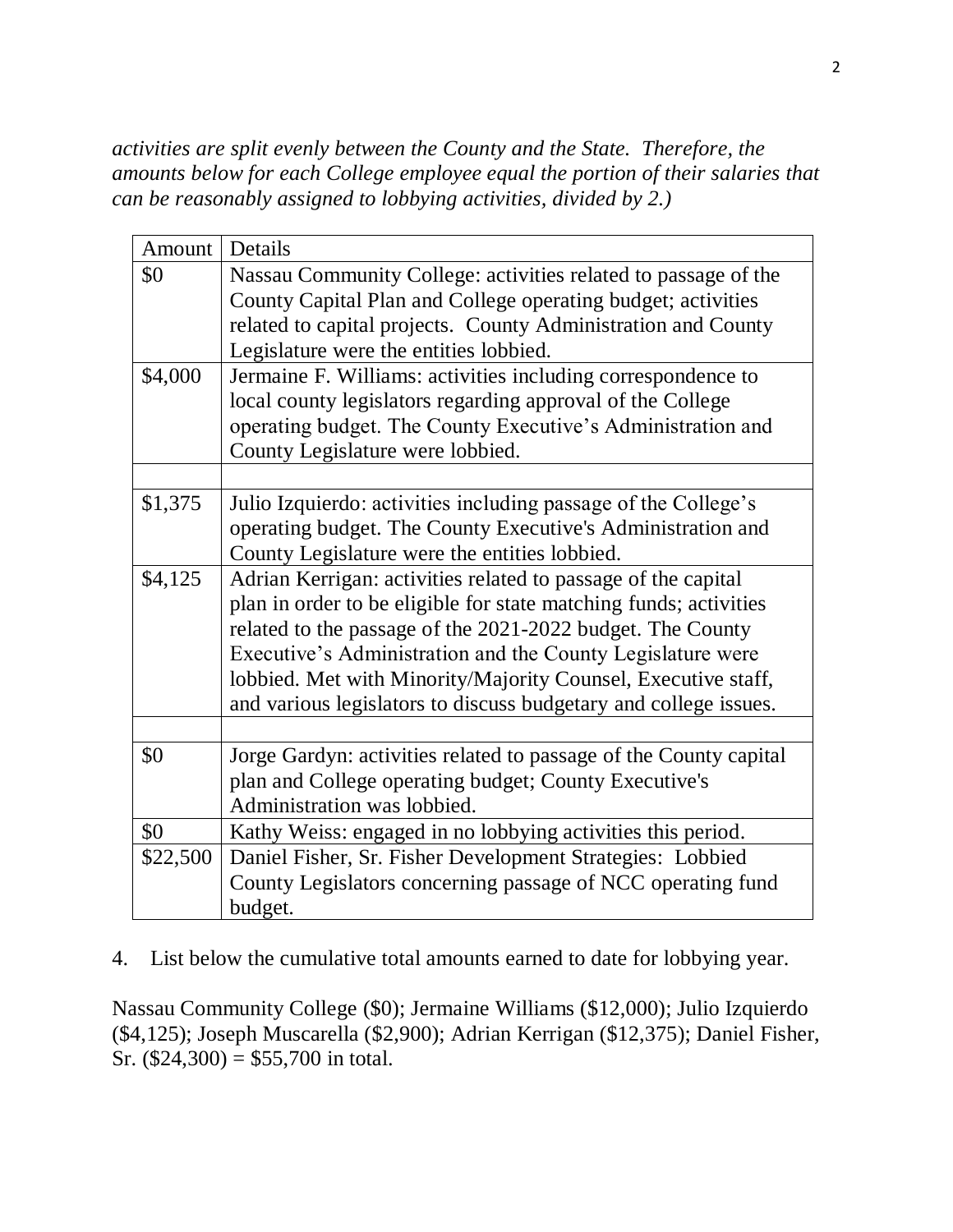5. List below amounts for any expenses expended or incurred by the lobbyist during the period for the purpose of lobbying. Such amounts shall be detailed as to amount, to whom paid and for what purpose.

| Amount   | Details                                                             |  |  |  |
|----------|---------------------------------------------------------------------|--|--|--|
| \$55,700 | Nassau Community College: activities related to passage of the      |  |  |  |
|          | County capital plan and College operating budget; activities        |  |  |  |
|          | related to the Nassau County transfer of real property on behalf    |  |  |  |
|          | of the College for the educational benefit of Nassau Community      |  |  |  |
|          | College; activities related to capital projects; Money spent in the |  |  |  |
|          | form of salary (in the above described amounts to Jermaine          |  |  |  |
|          | Williams, Joseph Muscarella, Adrian Kerrigan, Julio Izquierdo)      |  |  |  |
|          | and contract payment to Fisher Development Strategies. The          |  |  |  |
|          | County Executive's Administration and the County Legislature        |  |  |  |
|          | were the entities that were lobbied.                                |  |  |  |
| \$0      | Jermaine F. Williams                                                |  |  |  |
| \$0      | Joseph Muscarella                                                   |  |  |  |
|          |                                                                     |  |  |  |
| \$0      | Julio Izquierdo                                                     |  |  |  |
| \$0      | Adrian Kerrigan                                                     |  |  |  |
| \$0      | Jorge Gardyn                                                        |  |  |  |
| \$0      | <b>Kathy Weiss</b>                                                  |  |  |  |
| \$0      | Daniel Fisher, Sr.                                                  |  |  |  |

6. List below the cumulative total amounts expended to date for lobbying year: \$55,700.

(In lieu of completing 7 through 10 below, you may attach a copy of your Lobbyist Registration Disclosure Form, provided the information has not changed.)

7. List whether and where the lobbyist(s)/lobbying organization is registered as a lobbyist (e.g. Nassau County, New York State)

Yes, Nassau Community College is registered with Nassau County and New York State. All employees of NCC listed in paragraph 1, as well as outside lobbyist Daniel Fisher, Sr. are all registered with Nassau County and New York State.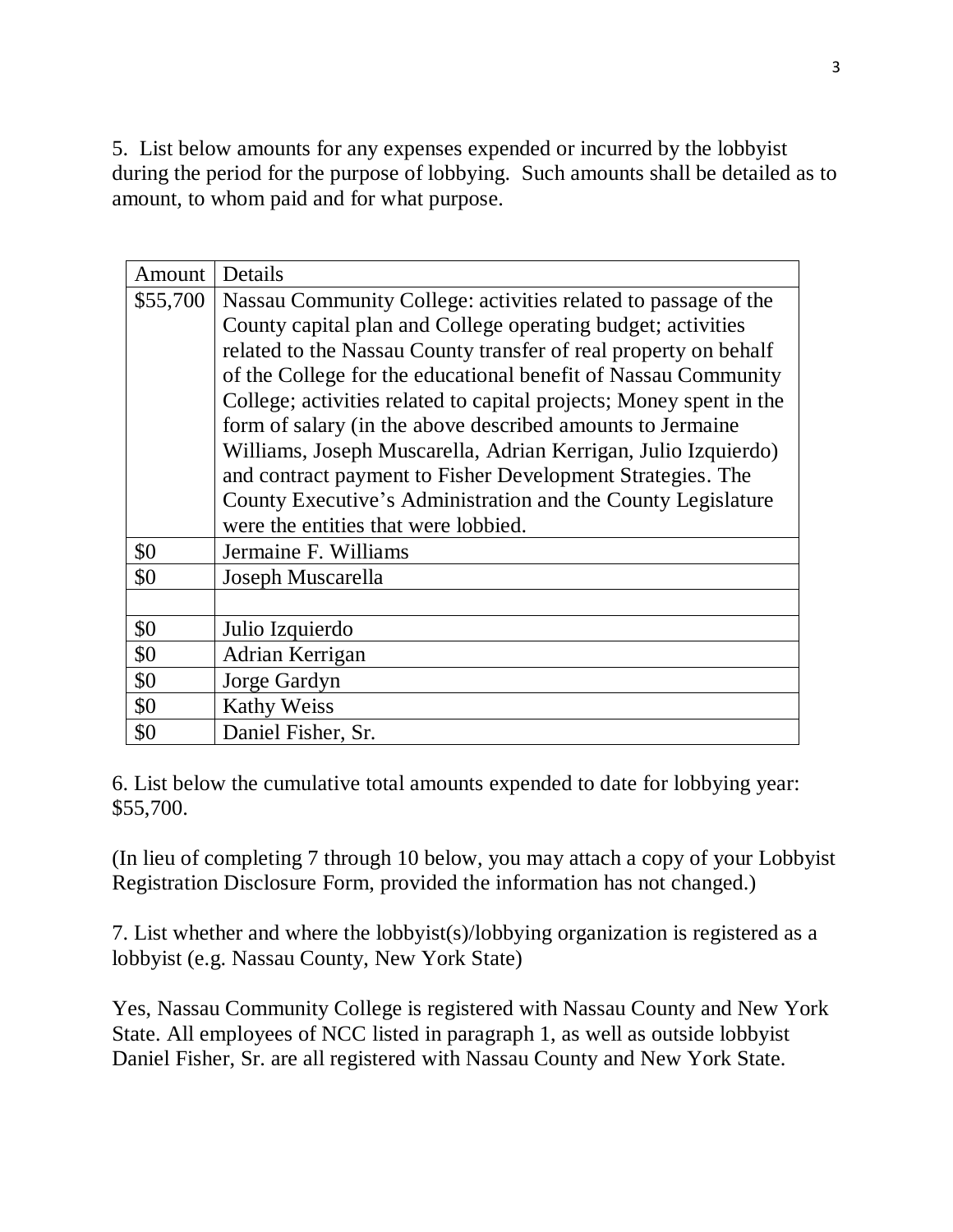8. Name, address and telephone number of client(s) by whom, or on whose behalf, the lobbyist is retained, employed or designated.

Nassau Community College, One Education Drive, Garden City, New York 11530-6793. Nassau Community College is the sole client for its employees as well as outside lobbyist Daniel Fisher, Sr.

9. Describe lobbying activity conducted, or to be conducted, in Nassau County, and identify client(s) for each activity listed, during the Reporting Period.

Nassau Community College is the sole client at all times and for all lobbying activities. Activities related to the 2020 and 2021 capital plans to ensure receipt of matching funds from State of New York. Also lobbied the County Executive and County Legislature for passage of the 2020-21 operating budget.

10. The names of persons, organizations or governmental entities before whom the lobbyist has lobbied during the period.

The Nassau County Executive and her administrative and executive staff; The Nassau County Legislature, The Nassau County Legislative Office of the Budget.

I understand that copies of this form will be sent to the Nassau County Department of Information Technology ("IT") to be posted on the County's website. I also understand that upon termination of retainer, employment or designation, I must give written notice to the County Attorney within thirty (30) days of termination.